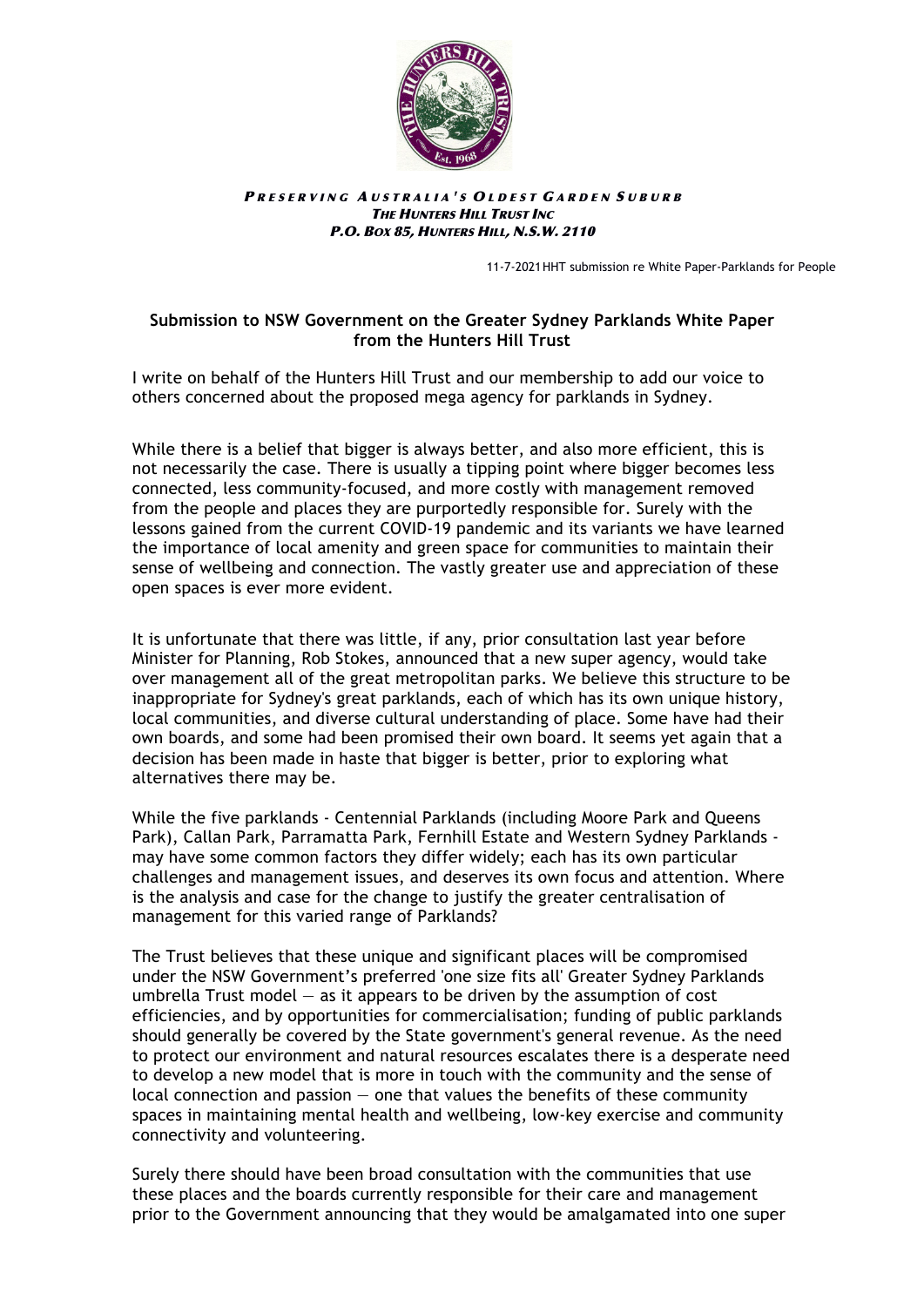agency? Such a change requires more detailed information and substantiation than the information currently provided in the White Paper. This is certainly not sufficiently robust in detail to allow the community to respond adequately on such an important change to the governance of these significant public lands. What other options have been considered to maintain local ownership and care?

## **• The Greater Sydney Parklands Trust**

We do not support the proposal for management by a paid board appointed by the NSW Government that is then able to be directed by the Government of the day to do its bidding. These parklands are far too important to be politicised and are at risk of being driven by commercial or development agendas. Such a board will appear to lack independence, and it would be difficult for a single such body to properly care for our parklands while also exploiting them to generate income.

Considering the composition for any such body, we urge that it must include a representative of the National Trust to ensure it gives due consideration to heritage.

# • **Community trustee boards**

The existing boards, currently in place, should be maintained and strengthened with local membership and governance, connected to the Council areas in which they are located. They should have bipartisan membership, including heritage and community representation, and not be politicised. With appropriate funding, local Councils could potentially more efficiently look after these places locally with their other green and built assets than a large mega agency, remotely located.

## • **Community consultation**

There needs to be further local community consultation for each of the parklands to draw out critical issues pertaining to each community, particularly where there are culturally and linguistically diverse communities and important indigenous and early settler historic connections.

## • **First Nations community participation**

First Nations people and their language groupings in each location should be actively consulted and included in any proposed governance model.

## • **Planning**

Each of the parklands should be strongly empowered and protected by its own Act, such as at Callan Park, each with its own Crown Land Plan of Management that could be largely administered by the Local Government responsible, through a Local Community Board. Each Park should be reviewed to look at opportunities to enhance and shape it appropriately for future generations. For example, the 26 ha North Parramatta Heritage Precinct (former Cumberland Hospital East grounds) should be added to the Parramatta Park Trust to bring the park closer to its original size when Governor Macquarie set it aside for the health and wellbeing of the people of Parramatta.